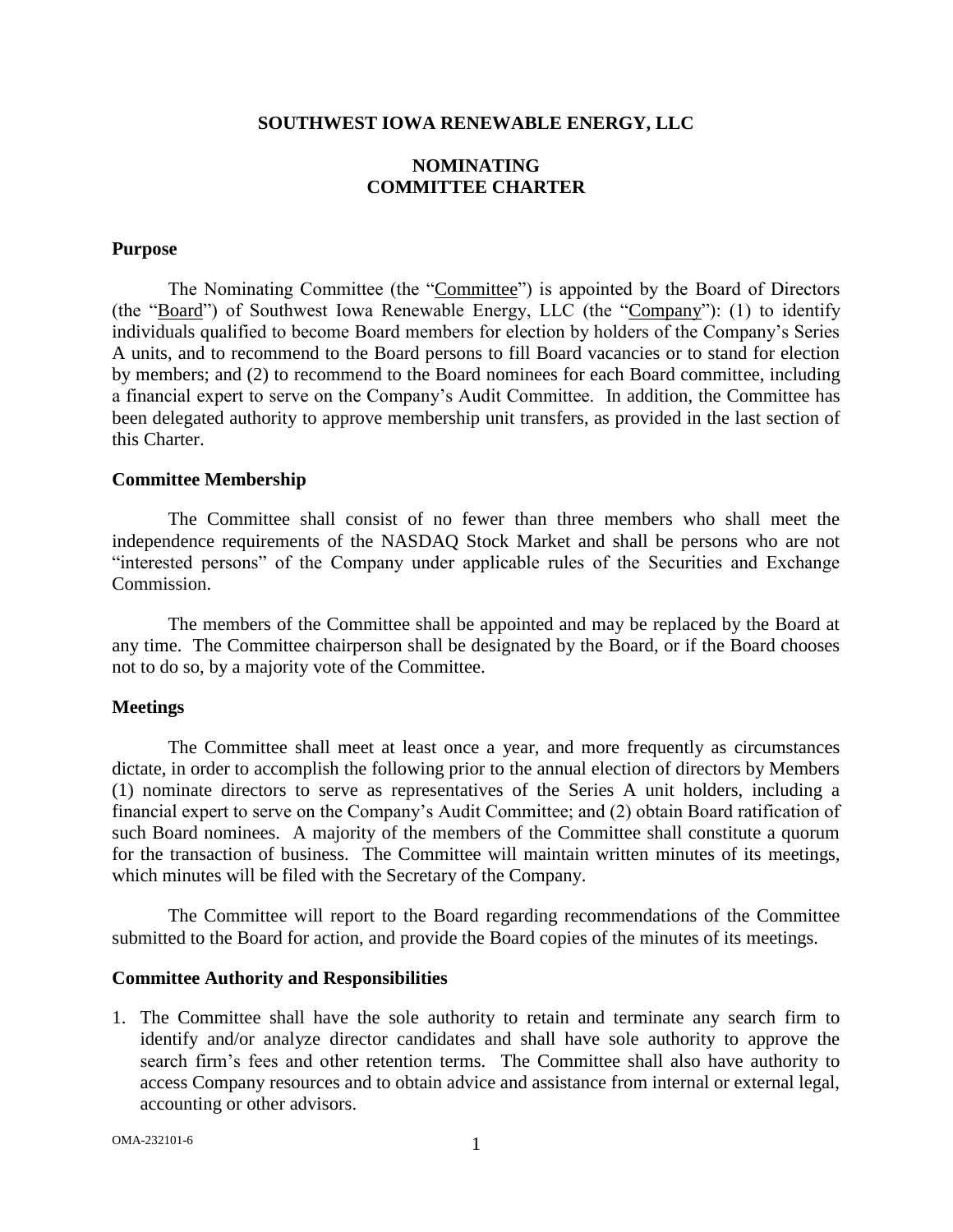- 2. Each year, the Committee shall implement and follow a process designed to seek individuals qualified to become board members for recommendation to the Board and shall consider the re-election of existing directors. The Committee believes that having directors with relevant experience in business and industry, government, finance and other areas is beneficial to the Board as a whole. Directors with such backgrounds can provide a useful perspective on significant risks and competitive advantages and an understanding of the challenges the Company faces. The Committee shall monitor the mix of skills and experience of its directors and committee members in order to assess whether the Board has the appropriate tools to perform its oversight function effectively.
- 3. Taking this into account, for each year's nominations the Committee will take the following steps:
	- a. With respect to nominating existing directors, the Committee will review relevant information available to it, including the latest Board evaluations for such persons, if any, and assess their continued ability and willingness to serve as a director. The Committee will also assess such persons' contributions in light of the mix of skills and experience the Committee has deemed appropriate for the Board.
	- b. With respect to nominations of new directors, the Committee will conduct a thorough search to identify candidates based upon criteria the Committee deems appropriate and considering the mix of skills and experience necessary to complement existing Board members. The Committee will then review selected candidates and make a recommendation to the Board. The Committee may seek input from other Board members or senior management in identifying candidates.

The Committee will consider recommendations for nominations for the Board by unitholders the same way it evaluates other individuals for nomination as a new director. Nominations for a director position by any unitholder must be made in accordance with the Company's Operating Agreement and other policies of the Company.

# **Delegated Authority and Responsibilities -- Unit Transfers**

Article IX of the Company's Operating Agreement provides that the Board must approve all transfers of the Company's membership units ("Units"). Article 5.16 of the Operating Agreement further provides the Board may create committees that may exercise aspects of the Directors' authority which are expressly conferred by the Directors by express resolution. This Charter expressly confers on the Committee the Directors' authority to approve Unit transfers and to administer the Company's Unit Transfer Policy which is part of the Operating Agreement.

- 1. The Committee shall have general authority to oversee all aspects of the transfer of Units, including the Unit Transfer Policy. Modifications to the Unit Transfer Policy shall require approval by the Board.
- 2. The Committee shall meet as appropriate at the call of the Committee chairperson.